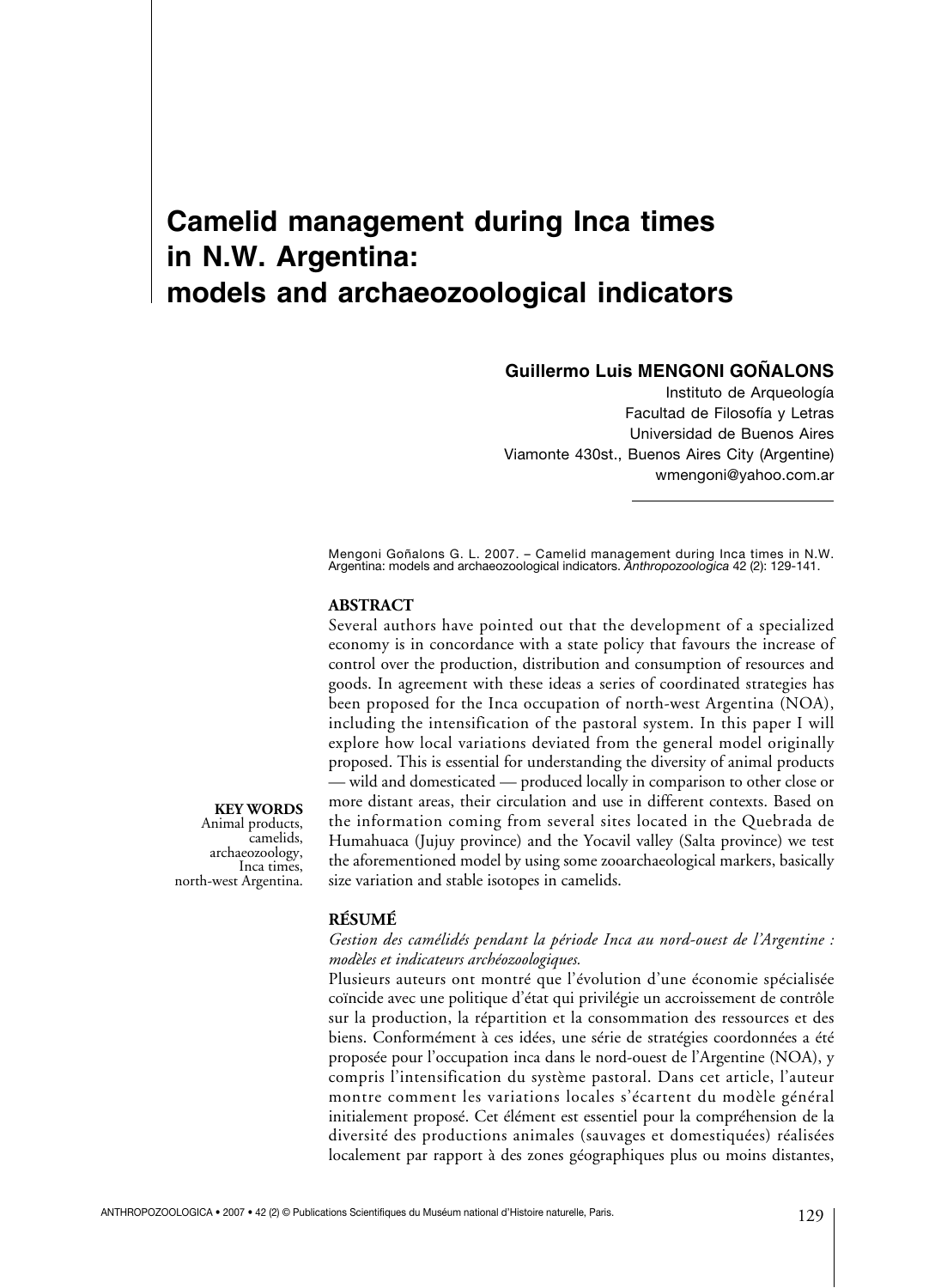**MOTS CLÉS** Productions animales, camélidés, archéozoologie, période Inca, Argentine du Nord-Ouest.

leur circulation et leur utilisation dans des contextes différents. S'appuyant sur des données provenant de plusieurs sites situés dans la vallée de Yocavil (province de Salta) et dans le Quebrada de Humahuaca (province de Jujuy), le modèle précité est testé en utilisant quelques marqueurs archéozoologiques, essentiellement la variation de taille et les isotopes stables chez les camélidés.

#### **RESUMEN**

#### *Manejo de camélidos durante los tiempos Inka en el Noroeste Argentino: modelos e indicadores zooarqueológicos.*

Algunos autores han señalado que el desarrollo de una economía especializada coincide con una política estatal que favorece el incremento del control sobre la producción, distribución y consumo de recursos y bienes. De acuerdo con estas ideas una serie de estrategias coordinadas fueron propuestas para la ocupación Inka del Noroeste Argentino (NOA), incluyendo la intensificación del sistema pastoril. En este trabajo voy a explorar cómo las variaciones locales se desviaron del modelo general originalmente propuesto. Esto es esencial para entender la diversidad de productos animales (silvestres y domesticados) producidos localmente en comparación con otras áreas cercanas o más distantes y su circulación y uso en diferentes contextos. Basados en información proveniente de algunos sitios localizados en el valle de Yocavil (Provincia de Salta) y en la Quebrada de Humahuaca (Provincia de Jujuy) contrastamos el modelo mencionado utilizando algunos marcadores zooarqueológicos, básicamente la variación de tamaño y los isótopos estables en camélidos.

# **PALABRAS CLAVE**

Productos animales, Camélidos, zooarqueología, tiempos Inka, Noroeste Argentino.

# INTRODUCTION

A series of coordinated strategies were instrumented by the Incas during their occupation of Northwest Argentina (NOA) during the first half of the XV century or even earlier. They involved the construction of a great number of forts and state installations along the road network, the placing of several shrines in high elevation peaks, and the development of several state farms. Other state policies included the intensification of the craft, mine, agricultural, and the pastoral production (*e.g.*, D'Altroy *et al.* 2000, D'Altroy 2002).

In this presentation, I will explore some aspects of this general model and its variations (local or regional) in relation to camelid management. This is essential for understanding the diversity of animal products (wild and domesticated) that were produced locally in comparison to other close or more distant areas, and their circulation and use in different contexts.

#### A GENERAL MODEL

Several authors have pointed out that the development of a specialized economy is coincident with a state policy that favors the increase of control over the productive system (*e.g.*, Earle & D'Altroy 1989, Zeder 1991, D'Altroy & Hastorf 2001).

The general model that can be derived from this assumption is that the intensification of the economy usually implies an increase in the control of several aspects of the production, distribution and consumption of products and their goods. As a result, several are the expectations for each of the components of the productive system.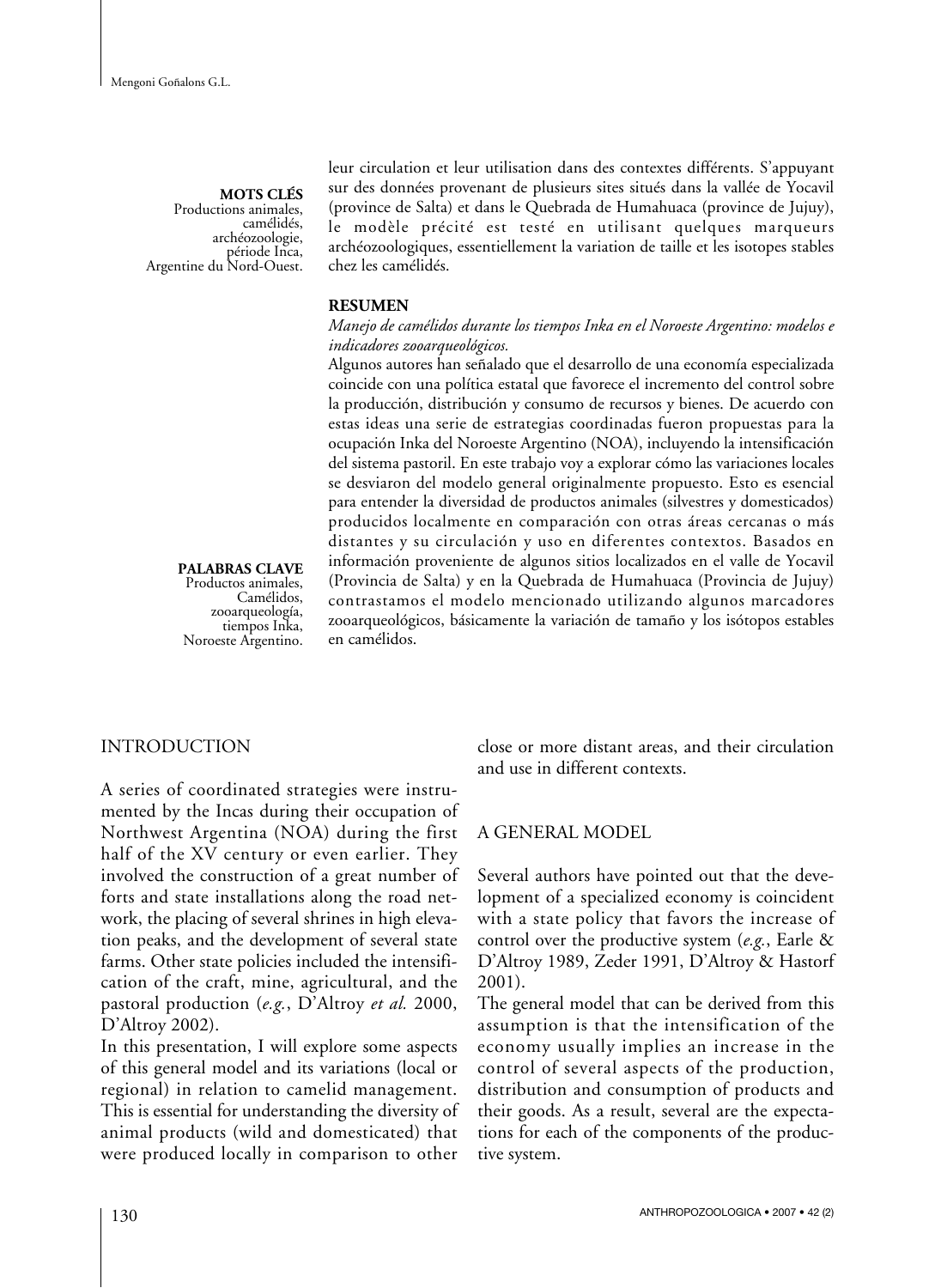In an agropastoral economy an intensification of the animal production may lead to the specialization of the herds exploited, either domesticated or wild. This means keeping the domestic animals segregated due to the specificity of their products: primary (meat) or secondary (*e.g.*, fiber or transportation). In the case of wild animals this segregation may imply restrictions for their slaughtering which can be limited for ceremonial purposes or other special occasions.

It is also expected that the access and, therefore, the redistribution of some products (*e.g.*, meat for cooking and fiber for crafts) may be regulated or even centralized. An outcome of this increase in control would be a relative standardization in the production of primary products (meat) and goods (fiber) and the regulation of their circulation.

Another set of expectations can be drawn for consumption based on different aspects of the products involved, the techniques employed for food preparation, and their social context of use, either private or public. Different segments of the society (elite vs. commoner) may have preferential access to certain products. Also, some products (or goods) can be considered a luxury and be used by elite members or on special occasions. Additionally, the context of use (daily meals or feasting) may determine the kinds and amounts of products that are going to be used or consumed.

In this particular paper I will focus on some zooarchaeological markers for discussing some of these aspects, particularly those that concern with production and complementarily with distribution management. The zooarchaeological indicators here considered are the size variation observed in the camelids identified at some sites located in North Western Argentina (NOA) and their associated dietary information derived from stable isotope data.

# CAMELIDS AND THE ANDEAN SOCIETY

South American Camelids (SAC) have occupied a central role in the evolution of Andean societies, for ancient hunter-gatherers, pastoralists and also farmers. Camelids were the only large herd mammal that was domesticated in all the Americas. In pre-colonial times domesticated camelids were widely distributed from the highlands to the valleys, lowlands and coast. They were of primary importance in Andean economic, social and ritual life, and — for example were a key instrument for the expansion of the Incas (D'Altroy 2002). As we will see wild camelids were also used and exploited regularly although several restrictions operated on their management during Inca times (Dedenbach-Salazar Sáenz 1990).

At present, SAC are represented by two genera (*Vicugna* and *Lama*) and four species: two wild, the vicuña (*V. vicugna*) and guanaco (*L. guanicoe*), and two domesticated, the alpaca (*L. pacos*) and the llama (*L. glama*). Under human control they interbreed giving birth to hybrids, generally called *huarizos*.

The guanaco has the widest geographical distribution, from Peru to Tierra del Fuego and from the highlands of the Andes to the Pacific coast in Chile and the Atlantic coast of Patagonia in Argentina. The vicuña lives nowadays in the highlands of the Andes from Peru to Argentina at altitudes that range between 4300-3000 m. Comparatively, the alpaca has at present a more restricted distribution to the high Andean pastures. The llama has a wider geographical distribution than the alpaca and is the most versatile form, as it has been used as a source of food, hide, fiber, but also as pack animal.

When the SAC are compared, besides the several external characteristics that differentiate them, one aspect that highlights is the significant difference they have in their live weight, which can be ordered according to a gradient. Vicuñas being the smallest, followed by the alpaca, and then by both the guanaco and llama as the largest forms. This size differentiation allows us to group these animals in two size categories: small and large. The small group includes the vicuña and the alpaca (the latter has not yet been identified in Inca time deposits of NOA) and the large group constituted by the guanaco and the llama. This approach and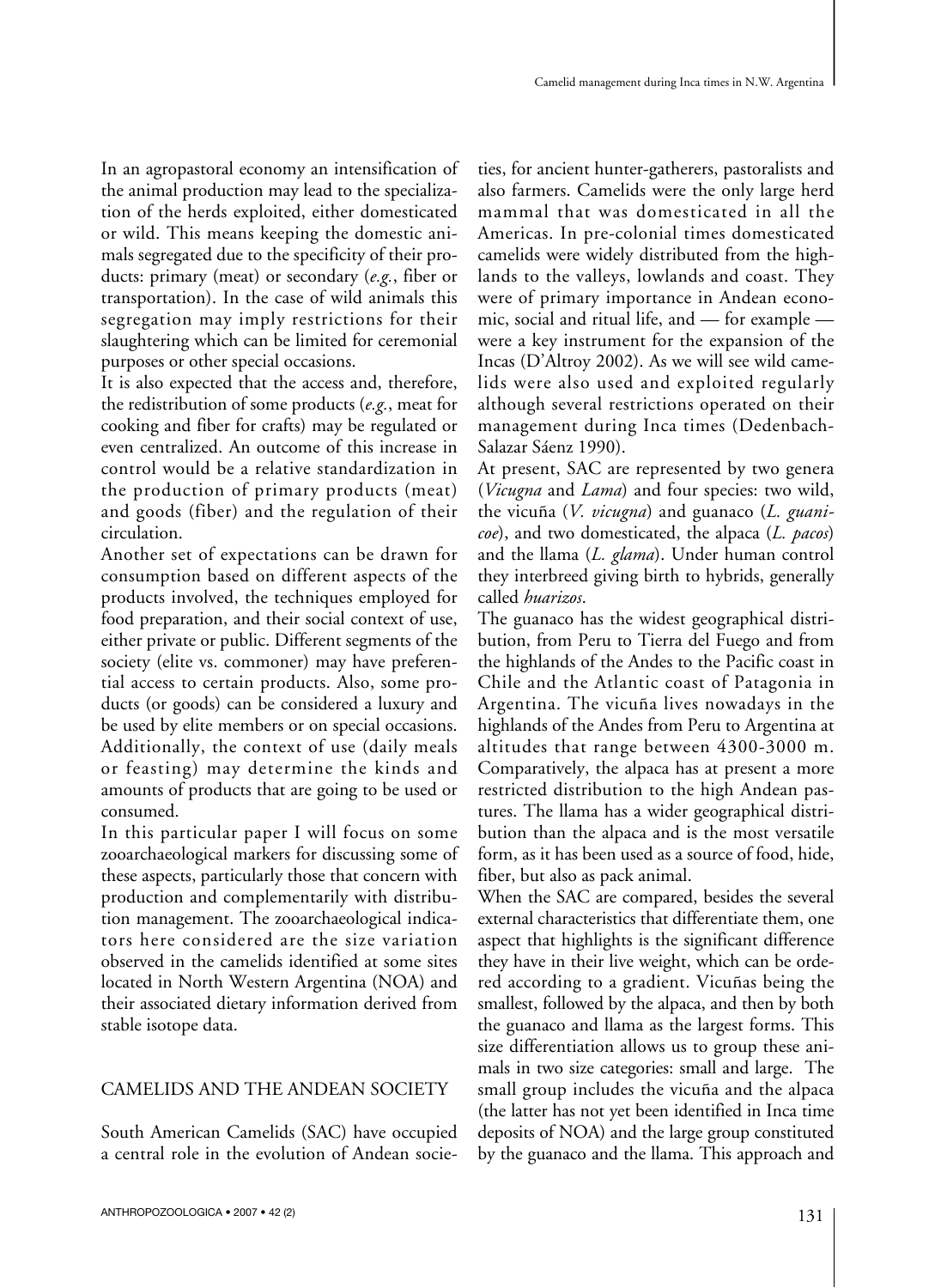classification procedure has been traditionally used for identifying and grouping individual bone specimens in the Central Andes and South-Central Andes (*e.g.*, Wing 1972, Hesse 1982, Moore 1989, Miller & Burger 1995, Cartajena *et al.* 2006, Mengoni Goñalons & Yacobaccio 2006).

However, the difference between the four species is not clear-cut because they partially overlap, specifically the largest vicuñas and the smallest alpacas and also the Andean guanaco and the smallest llamas (*e.g.*, Moore 1989). In addition, some authors have recently highlighted the existence of intermediate size cases (*e.g.*, Miller 2003) turning the classification of fragmentary bone material especially difficult. The overlap that exists between the guanaco and the llama, related to the wide geographical distribution of the first and the different size variants of the second, deserves special attention. This overlap is more notorious if the whole size range of the present guanaco is considered. Those guanaco populations living at low latitudes are the smallest, while those at the higher latitudes (Patagonia and Tierra del Fuego) are by far the largest (*e.g.*, Mengoni & Yacobaccio 2006, Mengoni Goñalons 2007).

As a consequence, not recognizing this variation has proven to be a limiting factor for detecting initial camelid domestication in the Andes (Mengoni Goñalons & Yacobaccio 2006). Therefore, in this study we have used the guanaco that lives in the North Andean area of Argentina (NOA) as standard, contrary to other previous studies that have used the guanaco of Tierra del Fuego or Patagonia, a much larger geographic form that apparently has no genetic relationship to the proposed wild ancestor of the domesticated llamas (Marín *et al.* 2006). The guanaco from the NOA is probably akin in size to the guanaco that lives in the Central Andes and, therefore, is a much better osteometrical standard, as it has been recently proposed (Mengoni Goñalons & Yacobaccio 2006).

Stable isotope analysis is an important source of information for studying the variability in diet in human and other animals (*e.g.*, Schoeninger & DeNiro 1983, Schwarz & Schoeninger 1991, Norr 1995, Ambrose & Krigbaum 2003, Tykot 2006). However, in the Andean region carbon isotope research on present and ancient camelids whether wild or domesticated is — with some exceptions — rather recent both in the ecological and archaeological literature (*e.g.*, Schoeninger & DeNiro 1983, DeNiro 1988, Burger & Van Der Merwe 1990, Fernández *et al.* 1991, Fernández & Panarello 1994, Yacobaccio *et al.* 1997, Olivera & Yacobaccio 1998, Cerling & Harris 1999, Fernández & Panarello 1999-2001a; 1999-2001b, Panarello & Fernández 2002, Funicane *et al.* 2006).

In most of the cases camelid stable isotope data has been basically used to discuss human diet. It has hardly been employed to discuss management practices in prehispanic contexts with only a few examples. First, we have the pioneering research initiated by DeNiro (1988) on prehispanic camelid bones coming from several Peruvian archaeological sites and from different periods located in diverse geographical settings, such as Pucara (n=18) at the altiplano, Upper Mantaro valley sites (n=3), and Chilca (n=5), and La Paloma (n=3) at the coast. More recently we have the innovative research developed by Funicane *et al.* (2006) on camelids (n=16) from Conchopata site in the sierra of central Peru.

Therefore, the data here presented on carbon isotopes of archaeological camelid bone samples is new and original. It has allowed us to discuss some significant cultural aspects related to the exploitation of camelids from different depositional contexts. Our main research goal is to contribute to the understanding of camelid management practices through time. In the next section I will present some data recently produced by other researchers on the isotopic ecology of the region (N.W. Argentina) that was used as a frame of reference for discussing the variabilitiy of the archaeological isotopic data.

## SITES AND THEIR NATURAL ENVIRONMENT

The materials studied come from three sites located in North Western Argentina (NOA). The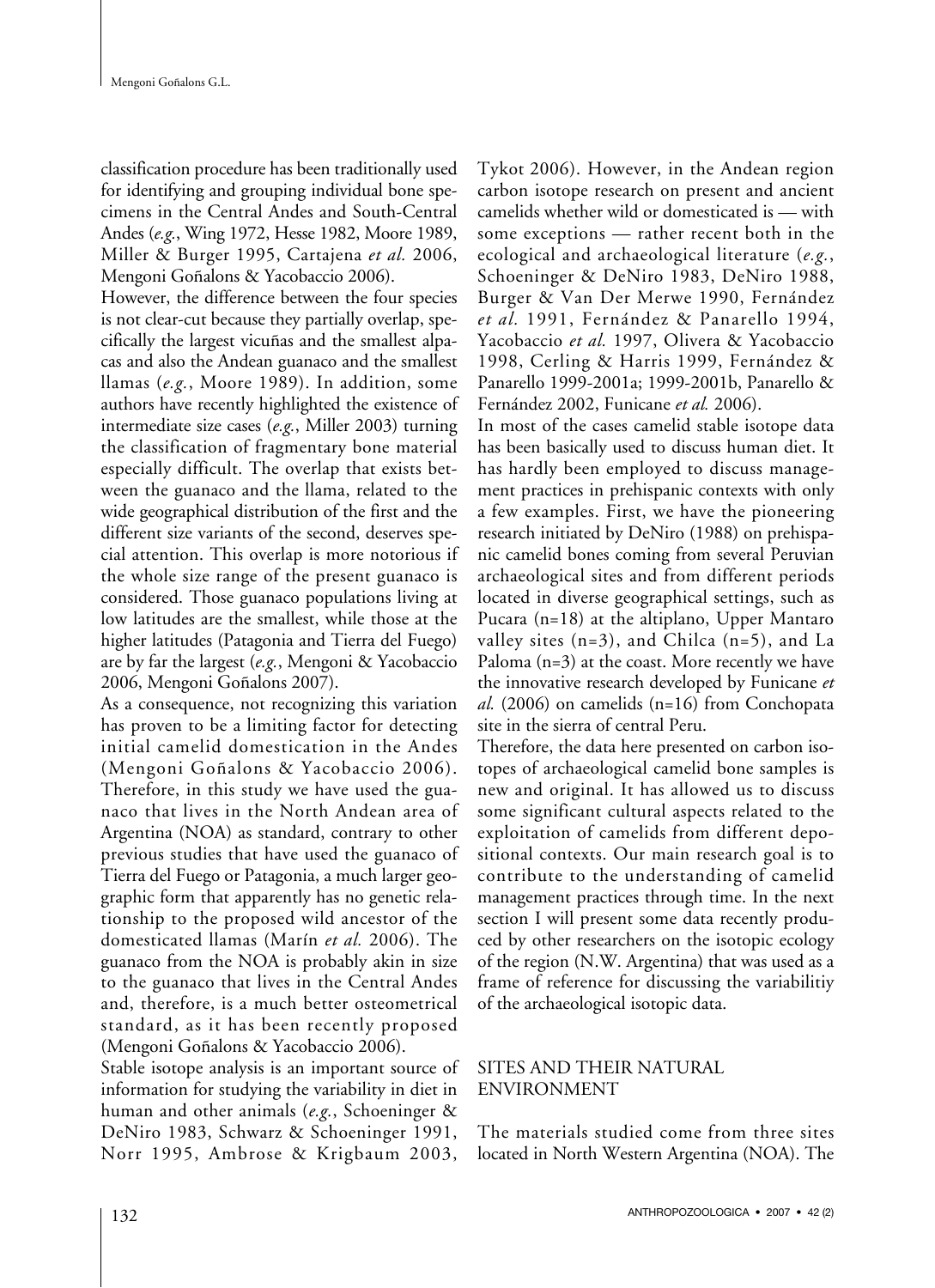general natural setting where these localities are placed is characterized by desert vegetation that covers highlands and flood plains formed along main and secondary quebradas and valleys. Several major environmental units can be identified in the area, each with its particular relief, water supply and vegetation (Cabrera 1976). First, we have the bolsones and valleys that drain below 2000 m and present tree and shrub vegetation. Second, the prepuna, a transitional environment (2000-3400 m) that connects the valleys with the high grasslands, is distinguished by the presence of a shrub steppe with very large cacti or native trees along the quebradas. Finally, the puna (above 3400 m) is characterized by mountain slopes, high quebradas, and plateaux covered by different kinds of herbaceous and shrub steppes.

The first two zones are heavily transformed by artificial irrigation and other agriculture installations that in many cases can be traced back to prehispanic times. The nearby puna provides the necessary pastures for the development of camelids and other herbivores.

The grasses that grow in the puna include native plants that follow C3 and C4 pathways. Some of these plants (herbs and grasses) are of great importance as natural pastures and therefore, can be used as fodder. Some C3 plants that are used by camelids are the following: *Ephedra breana* (-21.6‰), *Trifolium amabile* (-25.5‰), *Tagetes multiflora* (-27.3‰), *Poa annua* (-25.9‰), *Poa lilloi* (-25.0‰), *Cotula mexicana* (-27.8‰), *Poa jujuyensis* (-26.7‰), *Festuca orthophylla* (-27.5‰) (Fernández & Panarello 1999-2001a, Panarello & Fernández 2002). Camelids also feed on grasses that follow a C4 pathway such as *Muhlenbergia fastigiata* (-13.3‰) y *M. atacamensis* (-12.2‰), *Sporobolus rigens* var. *atacamensis* (-12.1‰), *Pennisetum chilense* (-10.6‰) and *Eragrostris nigricans* (-13.8‰) (Fernández & Panarello 1999-2001b).

A recent study shows that modern vicuñas, guanacos and llamas living in Argentina at high altitude (above 4000 m) consume  $\rm \ddot{C}3$  plants ( $\delta^{13}\rm\ddot{C}$ -29.1 to -24‰) and, therefore, have carbon isotope signatures that are very negative, below -19.0‰ (vicuña: -19.6‰; guanaco: -19.4‰; llama: -20,5‰). On the contrary, camelids that feed at lower altitudes (below 4000 m) include in their diet (vicuña: -16.8‰ and llama: -17.3‰) a significant proportion (ca. 30 %) of C4 plants  $(\delta^{13}C - 13.8$  to -10.6 ‰) according to Fernández and Panarello (1999-2001b; Panarello & Fernández 2002). This proportion was estimated by Fernández and Panarello (1999-2001b) based on laboratory results showing that animals that have a diet exclusively centered on C3 plants transfer to collagen a  $\delta^{13}C$  of -22‰ and that a diet constituted by a mixture of 50% of C3 and 50% of C4 plants produces a  $\delta^{13}$ C value of -14.4‰. It has been considered that the fractionation factor between diet and collagen is a little above 5‰ as indicated by Panarello and Fernández (2002). For these comparisons it has been taken into account the discussion around the fossil fuel effect (Cerling & Harris 1999). Although this actualistic information needs to be expanded it currently provides an important reference tool to discuss some aspects of our results.

The localities studied were essentially occupied during the Regional Developments (or Late Intermediate Period) and Inca Periods. All these occupations are bracketed between 1290 – 1620 cal AD. In all these assemblages camelid bones are abundant and, particularly, dominant.

The locality of Tolombón is situated at the north of the valley of Yocavil (Valles Calchaquíes, Salta province), at ca. 1700 m (Fig. 1). This site includes several architectural sectors (*e.g.*, residential areas, public spaces, burial grounds, defense and agricultural structures). It was occupied during the XIII<sup>e</sup> to early XVII<sup>e</sup> century, based on a series of calibrated dates that bracket the occupation between 1291-1628 cal AD. The materials analyzed here come from the excavations of a residential space (Structure 6, Architectural Division A) where several layers were excavated containing ceramics, stone artifacts, shell ornaments, among other elements, and also plant and animal bone remains. This is the only residential structure from which clear Inca pottery was retrieved. This site had a very important role during the native Indian resistance against the Spaniards (Williams 2003, 2002-2005).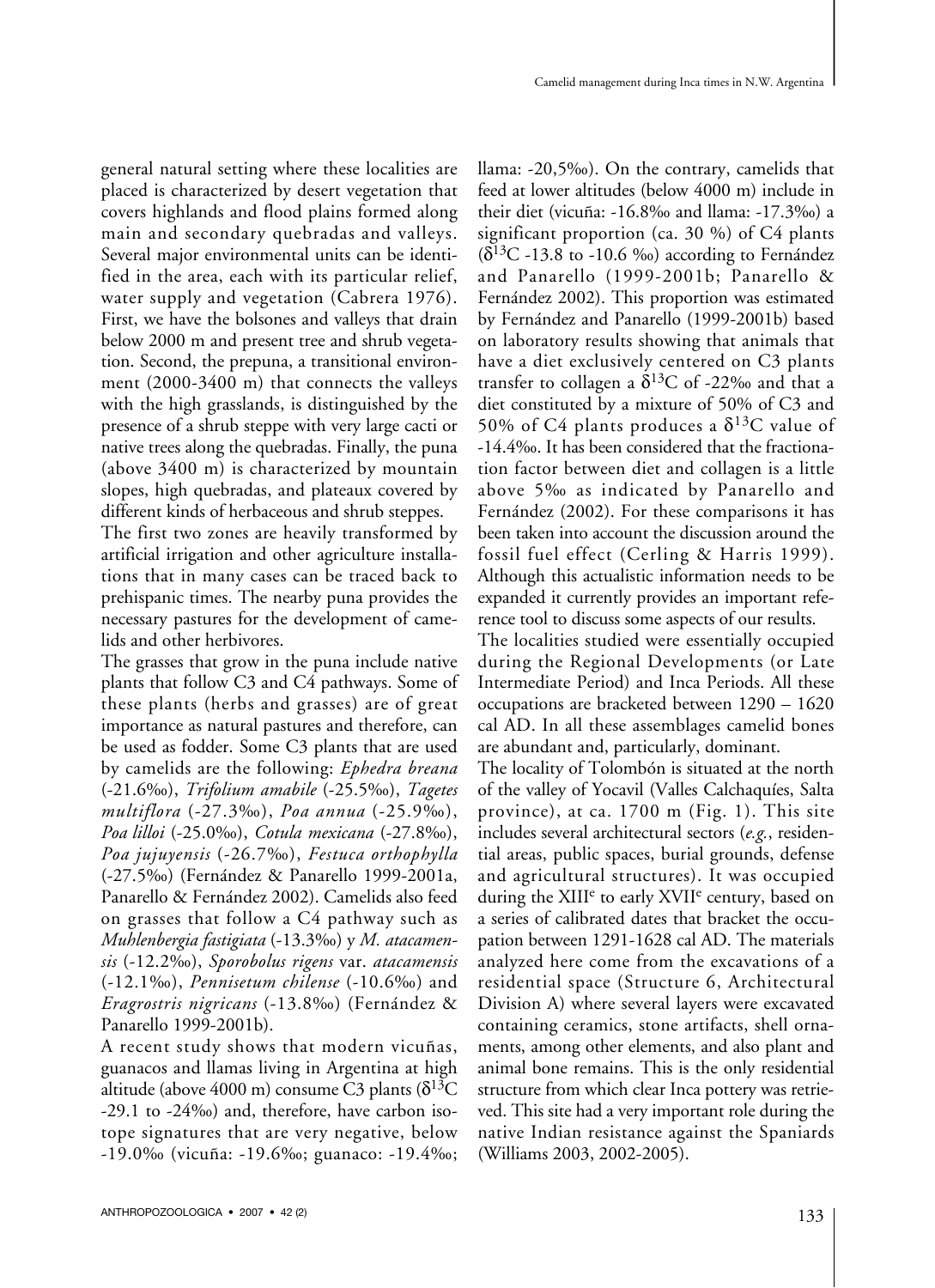

Fig. 1. - Site location. Design G. L. Mengoni Goñalons.

Pucará de Volcán is placed at the southern portion of the Quebrada de Humahuaca (Jujuy province), at ca. 2100 m (Fig. 1). It is large and complex site with a main residential sector, a cemetery, agropastoral structures and other installations. The materials studied here were retrieved from a trash area (identified as B2) associated with a series of habitation structures and open spaces that surround an artificial mound located at the west of the main residential area. Based on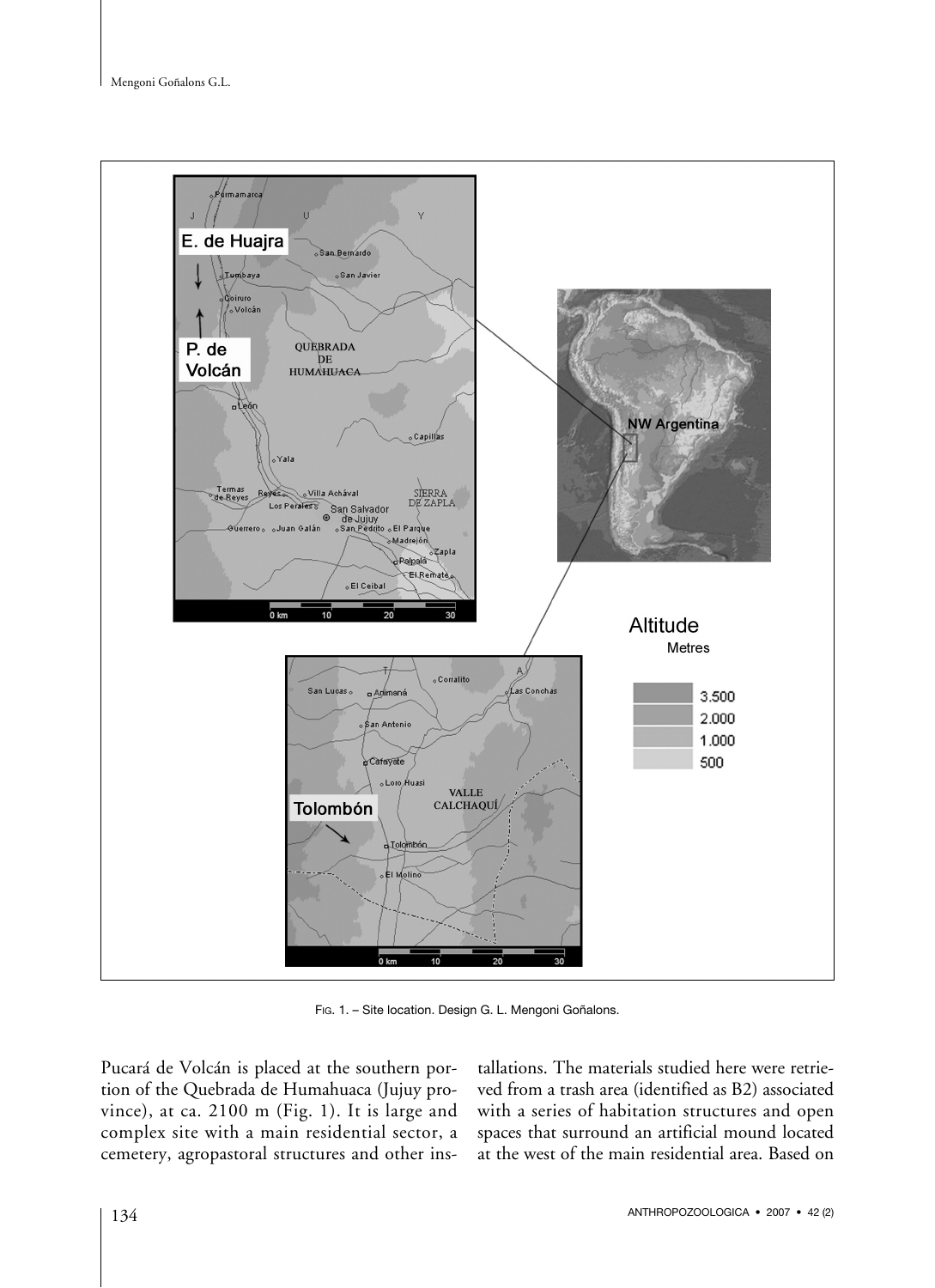the ceramics the deposit was considered homogenous and has a date of 1533 cal AD. The site occupied a strategic position within the cultural landscape by interconnecting different localities placed to the east and west of the Quebrada de Humahuaca (Cremonte & Garay de Fumagalli 1997, Garay de Fumagalli 1998).

Esquina de Huajra is also located at the Quebrada de Humahuaca, a few km north of Pucará de Volcán at ca. 2000 (Fig. 1). It is characterized by a series of architectural installations, mainly residential structures, burial features and terracing structures. It was also occupied during the Late Intermediate Period (or Desarrollos Regionales) of NOA chronology and probably had an important strategic role as connects the quebrada with the oriental valleys. The materials studied come from a domestic context, probably deposited in a patio adjacent to a residence where several elements of material culture were retrieved. This deposit has a calibrated date that range between 1520 – 1620 cal AD (Cremonte & Peralta 2005).

## SOME METHODOLOGICAL ASPECTS

As previously stated the goal of this paper was to test the aforementioned general management model combining the information of two zooarchaeological indicators: camelid size variation and stable isotope composition. The osteometric and the isotope data were used as a baseline for discussing dietary similarities and differences within the members of the different camelid size groups.

After identifying anatomically the osteological material available, we sorted out which camelid specimens were suitable for osteometric analysis (N=118). This not only allowed us to classify the specimens within each main size category (small and large) but also to recognize the existence of three subgroups: one that overlaps in size with the present vicuñas, another which probably corresponds to large llamas and a third one that falls around the standard of the guanaco (Fig. 2). This last subgroup could be formed by small llamas, guanacos or some kind of domestic (?) hybrid.



FIG. 2. – Log difference between the archaeological bone samples (hatched bars) analyzed and the modern guanaco standard (solid bar).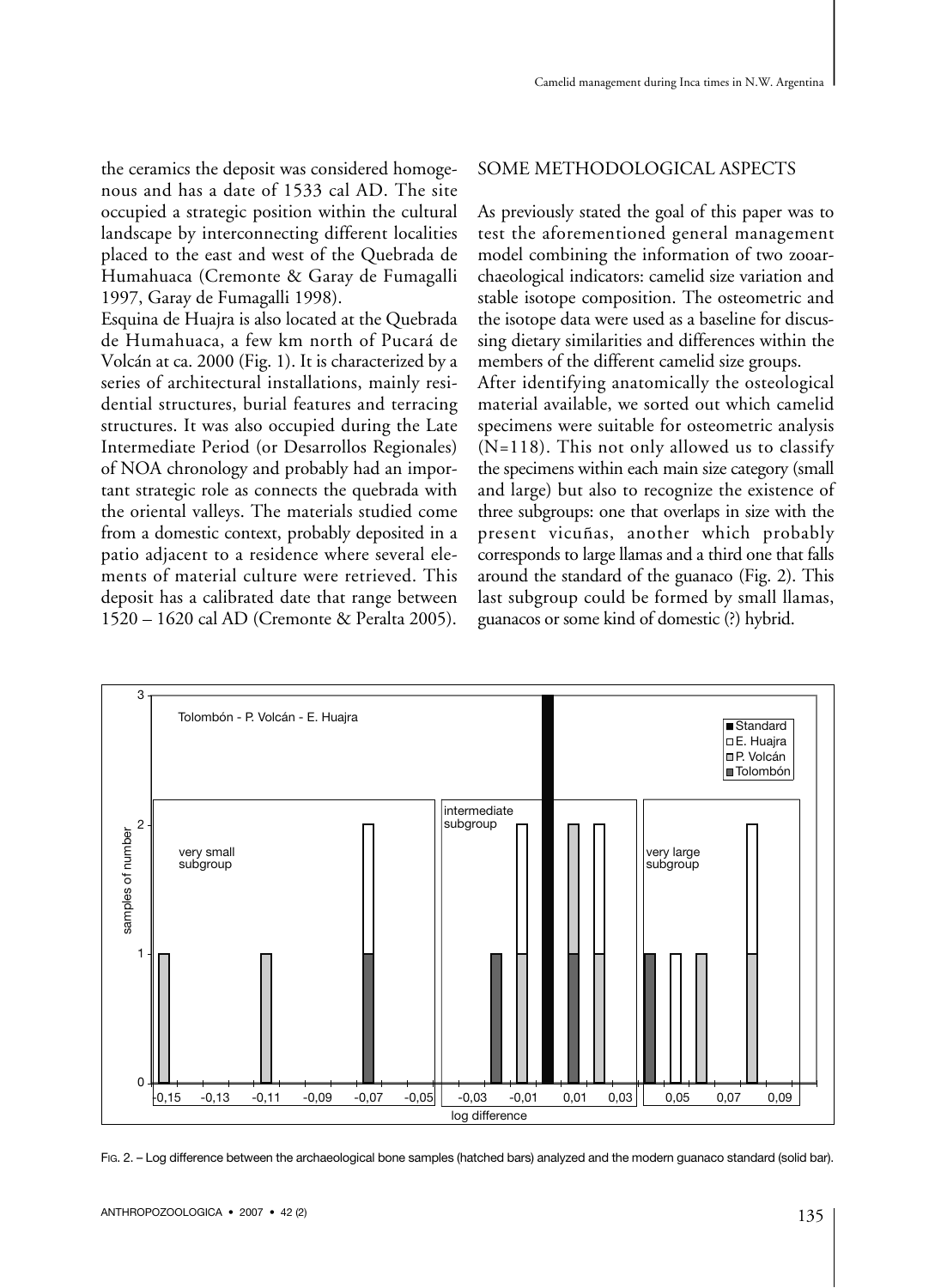Subsequently, we selected a set of individual bones from each main size category and from the three size subgroups that could be distinguished based on the log-ratio technique — as described and discussed by Meadow (1999). This technique allows visualizing the size difference between the archaeological specimens and the modern standard used, in our case the guanaco from NOA (Fig. 2). All the bones chosen are from osteologically mature individuals, older than 12-18 months or more, according to what we now about the timing of fusion stages (Kent 1982, Wheeler 1999, Miller 2003, Kaufmann 2004). This last selected batch of specimens was used for running staple isotope analysis  $(\delta^{13}C)$ and  $\delta^{15}N$ ) on which the following discussion is basically centered (Table 1).

The isotope analyses were conducted at the Center for Applied Isotope Studies (CAIS) of the University of Georgia. The values for  $\delta^{13}C$  $(^{13}C/^{12}C)$  are expressed as parts per mil  $(\%$ o) relative to the international standard PDB with an error of less than 0.1 ‰ and the  $\delta^{15}{\rm N}$  $(^{15}N/^{14}N)$  as parts per mil (‰) relative to the international standard Air with an error less than 0.2‰. All stable isotope ratio analyses were conducted on Finnigan MAT252 mass spectrometer.

At the laboratory the bone samples were cleaned by brush and washed, using ultrasonic bath. Then they were crushed and treated with 1N acetic acid to remove any secondary carbonates at room temperature with periodic evacuation of  $CO<sub>2</sub>$  for 24 hours. The residue was filtered, rinsed with deionized water to remove any residue of acetic acid. Then the sample was dried overnight 60°C. The dried sample was evacuated in the flask and treated with diluted HCl at 4°C to recover  $CO_2$  from bioapatite. The carbon dioxide was cryogenically purified and collected for stable isotope ratio analysis.

The acid solution was collected and left overnight at 4°C. Then the solution was filtered on fiberglass filter and precipitate was rinsed with deionized water. The precipitate was boiled in deionized water (pH=3) for 6 hours to dissolve collagen and leave humic substances in the precipitate. The collagen solution was then filtered to isolate pure collagen and dried out. The dried collagen was combusted at 575°C in evacuated/sealed Pyrex ampoule in the present CuO. The carbon dioxide and nitrogen have been cryogenically separated and purified and collected in the flasks for analyses.

Carbon and nitrogen concentrations were measured and C/N ratios were also calculated to

| Sample       | <b>Bone</b> | <b>Portion</b> |         | $log(x/g)$ Size Group | $\delta$ 13C | $\delta$ 15N | %C   | %N   | C/N |
|--------------|-------------|----------------|---------|-----------------------|--------------|--------------|------|------|-----|
| $T-123$      | metapodial  | ds             | $-0.02$ | small                 | $-12,7$      | 6,6          | 29,2 | 10,4 | 2,8 |
| $T-199$      | scapula     | ds             | $-0,07$ | small                 | $-19,0$      | 2,5          | 33,9 | 11,8 | 2,9 |
| $T-629$      | radioulna   | px             | 0,04    | large                 | $-12,8$      | 6,8          | 27,0 | 9,4  | 2,9 |
| $T-574$      | metapodial  | ds             | 0,01    | large                 | $-13,7$      | 5,3          | 34,9 | 12,3 | 2,8 |
| $V-42B$      | humerus     | ds             | $-0,01$ | small                 | $-14,0$      | 2,9          | 35,2 | 12,2 | 2,9 |
| $V-72A$      | radioulna   | ds             | $-0,11$ | small                 | $-15,9$      | 8,5          | 34,3 | 11,9 | 2,9 |
| $V-82A$      | metapodial  | ds             | $-0,15$ | small                 | $-17,9$      | 5,3          | 36.7 | 12,8 | 2,9 |
| $V-32B$      | tibia       | ds             | 0,08    | large                 | $-13,1$      | 4,5          | 33,9 | 11,9 | 2,8 |
| $V-32A$      | metatarsal  | px             | 0,06    | large                 | $-9,0$       | 11,8         | 28,9 | 9,7  | 3,0 |
| $V-82B$      | metatarsal  | px             | 0,02    | large                 | $-17,2$      | 6,1          | 36,7 | 12,6 | 2,9 |
| $V-62A$      | metatarsal  | px             | 0,01    | large                 | $-13,1$      | 3,5          | 39,0 | 13,7 | 2,9 |
| <b>H-26C</b> | metapodial  | ds             | $-0,01$ | small                 | $-15,7$      | 8,3          | 26,4 | 9,1  | 2,9 |
| $H-26A$      | tibia       | px             | $-0.07$ | small                 | $-14,2$      | 2,8          | 22,5 | 7,9  | 2,9 |
| $H-26D$      | scapula     | рx             | 0,08    | large                 | $-13.9$      | 6,4          | 25,1 | 8,6  | 2,9 |
| $H-25A$      | metapodial  | ds             | 0,05    | large                 | $-15,2$      | 8,1          | 21,8 | 7,6  | 2,9 |
| $H-26B$      | radioulna   | ds             | 0,02    | large                 | $-16,3$      | 8,0          | 32,2 | 11,3 | 2,9 |

TABLE 1. – Bone samples analyzed. Abbreviations: px, proximal; ds, distal.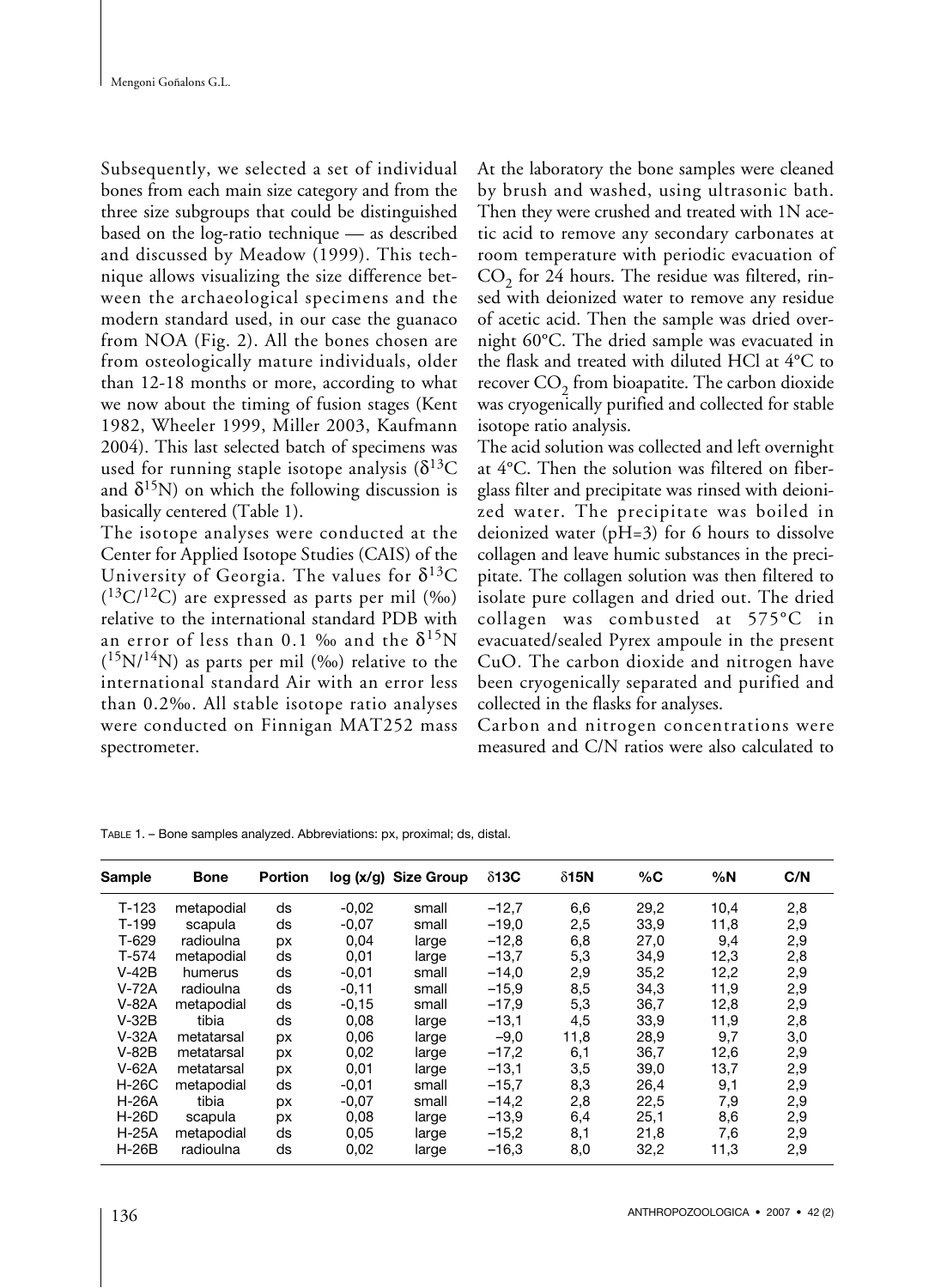measure the impact of diagenetic processes that can potentially deplete collagen content from bones.

All the samples have bone collagen carbon and nitrogen concentrations that have acceptable values according to the reference literature (*e.g.*, Ambrose 1990). Most of the samples have C/N ratios that fall within the accepted range of 2.9 –3.6 (*e.g.*, DeNiro 1985), with the exception of a few samples that have a C/N ratio of 2.8 (Table 1). Anyhow, these last samples have acceptable %C and %N collagen concentrations and, therefore, there carbon and nitrogen isotopic values are considered reliable (Randy Culp, CAIS-UGA, pers. com.). Furthermore, the isotopic values of those individuals that do not precisely match the aforementioned standard do not appear as outliers (Fig. 3). Besides, all their isotopic values do not differ significantly from those observed in modern counterparts and fall within the expected range.

It is also important to highlight here the potential that all these results have, specially within the context of camelid zooarchaeological studies, for which scarce isotope information is available and only a few systematic studies of their diet variability have been produced.

The results here presented and discussed need to be considered as the first step in a research programme that has as its basic goal the understanding of the interaction between humans and camelids over time and the identification of domestication practices by considering different but complementary zooarchaeological markers.

As a general framework for discussing the variability of the results obtained on the archaeological specimens I used the data of a recently published staple isotope ( $\delta^{13}$ C) study conducted on



FIG. 3. – Carbon and nitrogen isotope values for all samples. Main size groups are differentiated: small group (open symbols) and large group (closed symbols).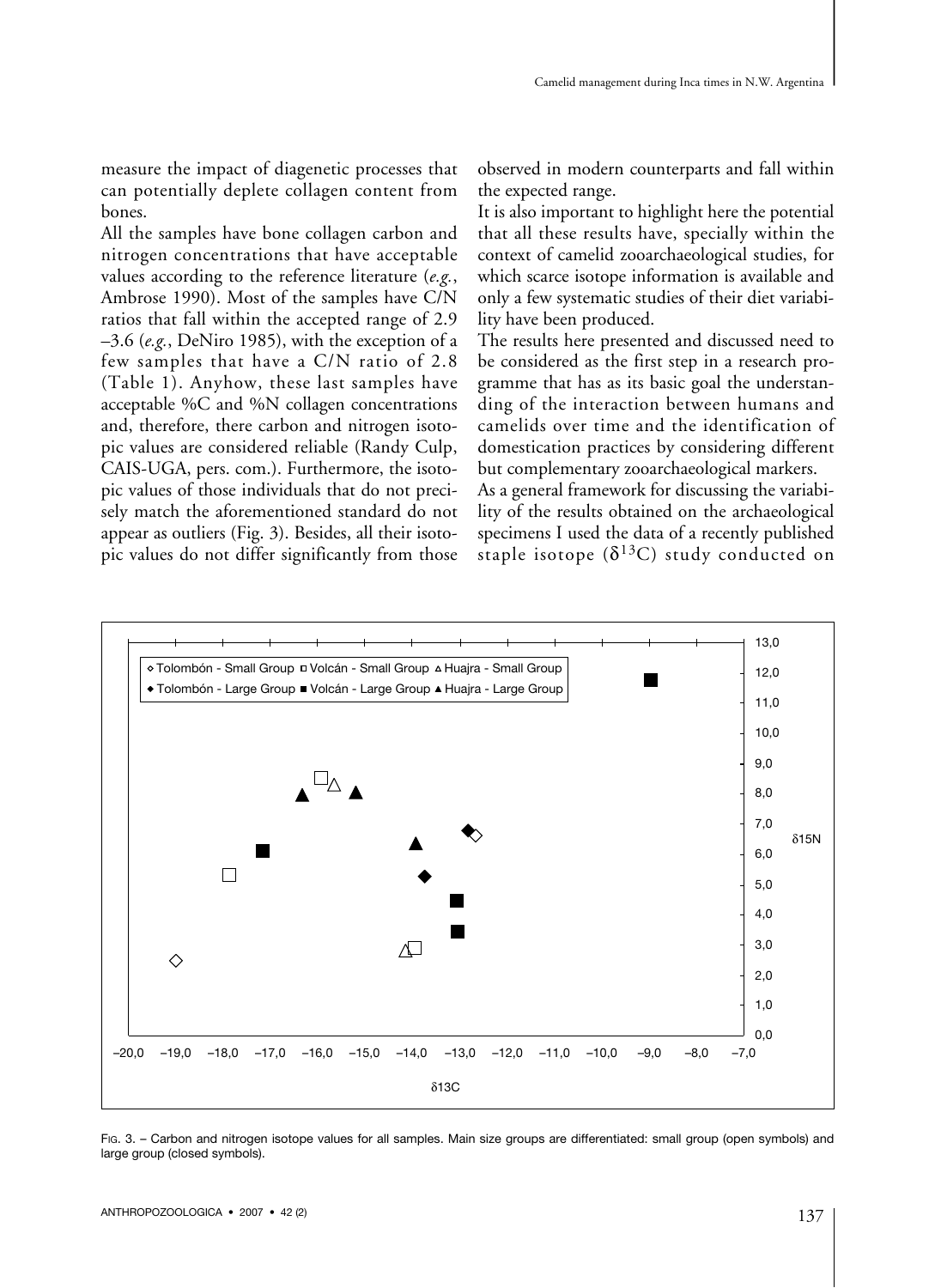modern vicuñas, guanacos and llamas from the same broad region, NOA (Fernández & Panarello 1999-2001a, b; Panarello & Fernández 2002).

#### SOME PRELIMINARY RESULTS

The overall variability of the carbon isotope is high (CV: 16.6%) when all the samples are taken together. They also show to be highly variable within each main size group: small and large (Table 1; Fig. 3: open symbols and closed symbols, respectively). This suggests that no all camelids had the same diet, and that their diet may have differed depending not only on the ecological zone where they lived but also on the type of fodder it was used for breeding them in the case of the domesticates.

Results at Tolombón (n=4) show a great variability suggesting different plant consumption among individuals of this particular batch. The overall coefficient of variation is high (CV = 20.6%).

The individuals from the large size category and an individual of the small one show similar carbon isotope values (Table 1: cases T-629, T-574, T-123; Fig. 3) suggesting they all had a relative uniform diet centered on a mixture of C3 and C4 plants. This interpretation is based on the present data available for contemporary camelids (vicuñas and llamas) that live in the same broad region below 4000 m (Fernández & Panarello 1999-2001b; Panarello & Fernández 2002).

On the contrary another individual (Table 1: case T-199) has a carbon  $(\delta^{13}C)$  signature that is very negative (-19.00‰). Osteometrically it falls within the size range of the vicuña, therefore, suggesting these wild animals were brought from a different ecological zone, probably more distant or from a higher elevation where C3 plants constituted their diet (Fernández & Panarello 1999-2001b).

At Pucará de Volcán (n=7) the situation is more complex. Both size groups show variability (CV general = 21.2%) showing the animals consumed different plants (Table 1).

In both size categories — small and large — there are individuals that on a relative scale have very negative values (below -17‰) compared to others that have a more positive signature above -14‰ (Table 1; Fig. 3). It is reasonable to assume that within each size category we are dealing with herds of probably different forms, based both on osteometric criteria and the significant differences in their diet values. One set of individuals — independently of their size category membership — had a diet mostly based on C3 plants (V-82B; V-72A; V-82A) while another set (V-32B; V-62A; V-42B) combined C3 and C4 plants.

There is even one isolated case in which the carbon isotopic signature is extremely positive (Table 1: case V-32A) suggesting a C4 based diet. If its isotopic information is correct it could be interpreted that this individual probably was fed either on a special kind of pastures or on maize. It is interesting to note that this particular animal is larger than the wild standard (guanaco), probably corresponding to a very large llama.

The batch from Esquina de Huajra (n=5) is the less diverse  $(CV = 6.7%)$  showing more isotopic uniformity and a more similar diet among individuals that probably represent different species, as small and large size animals are represented (see log difference values in Table 1; Fig. 3). For both size groups the mean values (small group = -14.9‰ and large group = -15.2‰) are slightly higher (more positive) than the average values for the present vicuñas (-16.8 ‰) and llamas (-17.3‰) following Fernández and Panarello (1999-2001b). There are no evident differences in the diet of the archaeological individuals assigned to these particular species based on osteometry, revealing that all the animals — wild and domesticated — grazed on similar pastures and were probably bred locally. In all cases  $\delta^{15}N$  values fall within the expected values for herbivores. The variability observed is currently under analysis. Based of the recent studies published by Sponheimer and colleagues (*e.g.*, Sponheimer *et al.* 2003a, Sponheimer *et al.* 2003b) one aspect that needs to be considered is the physiological conditions of the individuals that were originally slaughtered and later found in these site deposits.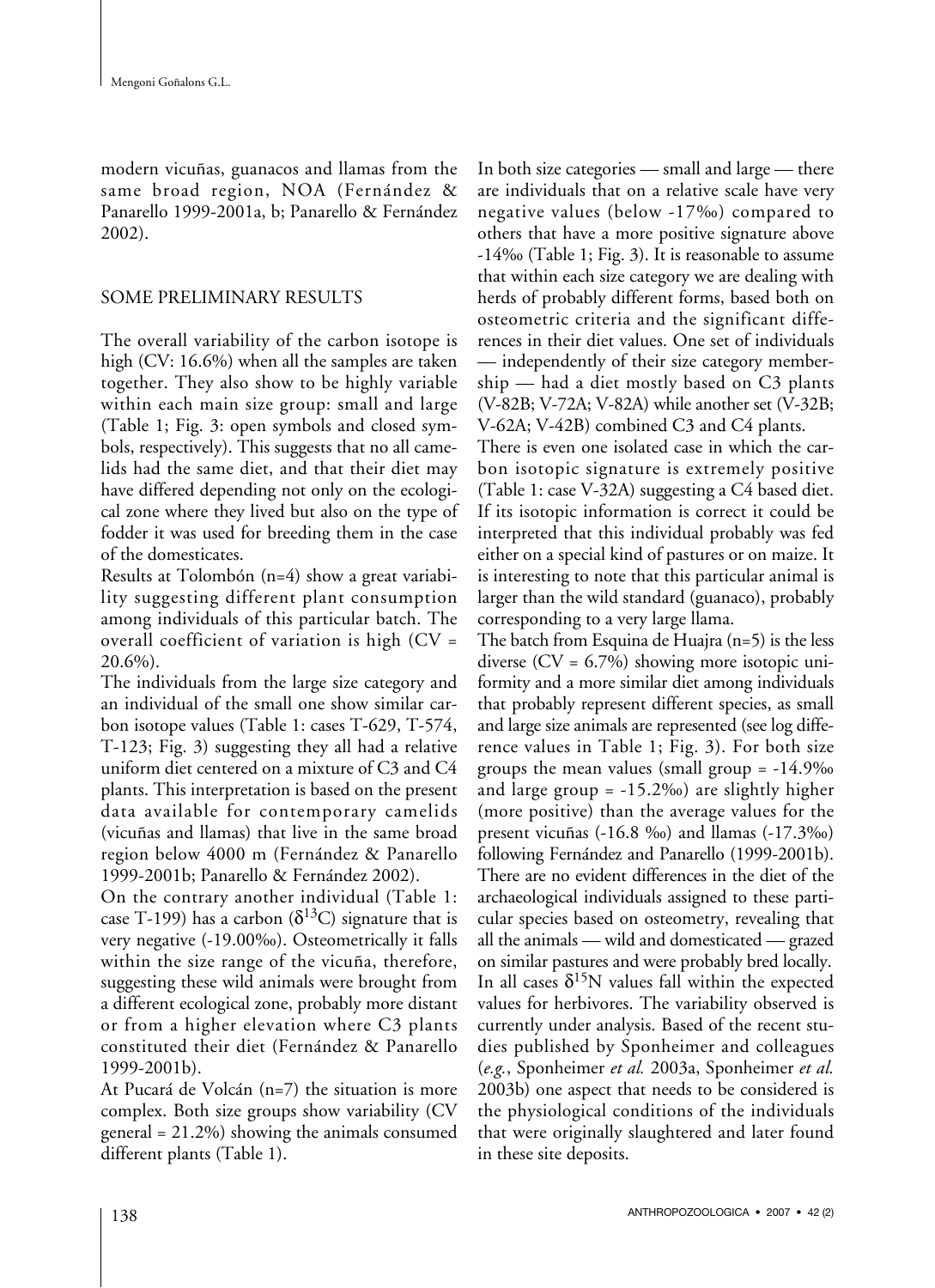#### DISCUSSION

At Tolombón we have two scenarios suggesting dissimilar primary provisioning grounds, probably implying different distribution mechanisms. Llamas produced locally were possibly obtained directly. Vicuñas (or their body parts) which were bred in more distant areas were acquired indirectly. This is something that needs to be more thoroughly investigated and it is part of our future agenda.

It is interesting to note that the bones analyzed from this site come from a domestic space and that most of the trash is derived from food preparation and post-consumption disposal. This less inclusive and discrete deposit, though accretional in nature, indicates that the people who lived there had access to meat from domesticates and also from wild species. It is of great interest to contrast this data with that of the historic chronicles when they describe the restrictions associated with royal chaku hunts (Dedenbach-Salazar Sáenz 1990). Probably, in this particular region, far from the central core area, regulations were looser and people had greater access to wild animals. This is not an isolated case as other Inca sites from NOA also show the presence of vicuña size individuals (*e.g.*, Madero 2004, Mengoni Goñalons in prep.). At Esquina de Huajra wild and domesticated camelids appear to have had similar diets, based on local plants and, therefore, their acquisition was possibly by a more direct system with herds of animals bred locally for provisioning this particular site. This finding needs to be studied more thoroughly using other zooarchaeological markers (*e.g.*, slaughtering patterns). The use context from which these bones were obtained suggests we are dealing with domestic trash associated with daily activities.

Instead, at Pucará de Volcán we are dealing with a more complex situation, a compound deposit that probably collected the trash from a sector of the site. This explains the variability observed indicating the presence of different camelid species, and consequently the existence of segregated herds among those animals that fall within the same size category. This would also indicate the partitioning of the landscape in different patches, each with its own distinctive pastures for raising special kinds of animals.

These results may reflect the role of some sites as redistributive nodes. This is possibly revealing that some sites had an important position within the redistributive system as a source of animal products. It is also probable that they had a significative role for the breeding of certain animals for particular uses, such as public ceremonies, and not only as suppliers of food for domestic consumption.

#### CONCLUSIONS

At this point it is important to ask what about the general management model and its implications? It seems that the evidence provided here fulfills to some extent the expectations of the general model by suggesting herd specialization and in some cases a more indirect system of redistribution. What we are still unsure of is if all or some of these aspects were already in operation locally before the Incas. This is something that needs to be further explored in the future. More samples need to be analyzed in order to test if these patterns can be strengthened or if more variability needs to be taken into account.

We have also seen that comparing different sites and their bone deposits can be informative of distinct aspects of the management system. Different kind of deposits also (either domestic trash or compound trash) can be informative because they illustrate different scales of resolution. This change of scale is necessary if we want to increase our knowledge of complex productive and redistributive systems that operated regionally or even wider. Body part representation for each size category and death age profiles might be helpful as a measure of what parts were presumably transported from a long distance and which were not. Finally, this information could be used as a baseline for discussing whether we are dealing with a direct or an indirect distribution system, perhaps operating in a distinct way for wild and domesticated forms.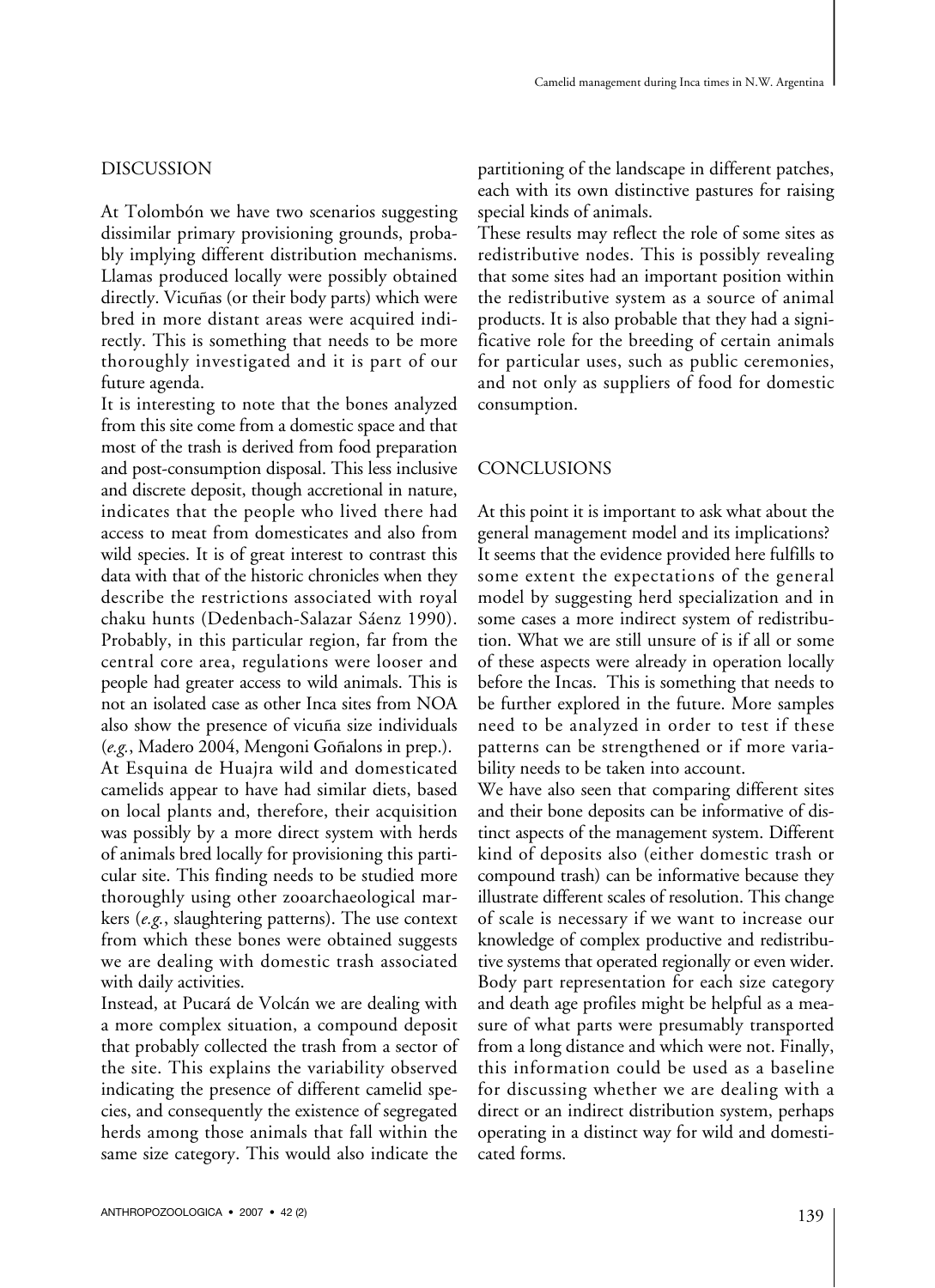#### **Acknowledgments**

To Randy Culp and Alexander Cherkinsky from the Center for Applied Isotope Studies (CAIS) – University of Georgia for their advice and technical assistance in supplying the protocole for pretreatment of the samples and other related issues of the analyses they conducted at their lab. The financial support for this research was provided by the Agencia Nacional de Promoción Científica y Tecnológica (PICT2003-04-14425) and Consejo Nacional de Investigaciones Científicas y Técnicas (PIP2004-5361) of Argentina.

#### REFERENCES

- AMBROSE S.H. 1990. Preparation and characterization of bone and tooth collagen for stable carbon and nitrogen isotope analysis. *Journal of Archaeological Science* 17: 430-451.
- AMBROSE S. H. & DENIRO M.J. 1986.—Reconstruction of African human diet using bone collagen carbon and nitrogen isotoperatios. *Nature* 319: 321-324.
- AMBROSE S. H. & KRIGBAUM J. 2003. Bone chemistry and bioarchaeology. *Journal of Anthropological Archaeology* 22(3): 193-199.
- BURGER R. & VAN DER MERWE N. 1990. Maize and the origin of highland Chavin civilization: an isotopic perspective. *American Anthropologist* 92: 85-95.
- CABRERA A. L. 1976. *Regiones fitogeográficas argentinas*. Editorial ACME, Buenos Aires.
- CARTAJENA I., NUÑEZ L. & GROSJEAN M. 2006. Las arqueofaunas del arcaico temprano en la vertiente occidental de la Puna de Atacama, *in Actas del XVI Congreso Nacional de Arqueología Chilena*. Escaparate Ediciones, Concepción : 507-517.
- CERLING T. E. & HARRIS J. M. 1999. Carbon isotope fractionation between diet and bioapatite in ungulate mammals and implications for ecological and paleoecological studies. *Oecologia* 120: 347-363.
- CREMONTE M. B. & GARAY DE FUMAGALLI M. 1997. — El Pukara de Volcán en el sur de la Quebrada de Humahuaca ¿un eje articulador de las relaciones entre las Yungas y las tierras altas? (Provincia de Jujuy, Argentina). *Estudios Atacameños* 14: 159-174.
- CREMONTE M. B. & PERALTA S. 2005. Paper presented at XIII Jornadas Regionales de Investigación en Humanidades y Ciencias Sociales, Facultad de Filosofía y Ciencias Sociales, FICS-UNJU. Comm., not ed.
- D'ALTROY T. N. 2002. *The Incas*. Blackwell Publishers, Malden; Oxford.
- D'ALTROY T. N. & HASTORF C. A. 2001. *Empire and Domestic Economy*. Kluwer Academic/Plenum Publishers, New York.
- D'ALTROY T. N., LORANDI A. M., WILLIAMS V., CALDERARI M., HASTORF C., DEMARRAIS E. & HAGSTRUM M. B. — 2000. Inka Rule in the Northern Calchaquí Valley, Argentina. *Journal of Field Archaeology* 27: 1-26.
- DENIRO M. J. 1985. Postmortem preservation and alteration of in vivo bone collagen isotope ratios in relation to paleodietary reconstruction. *Nature* 317: 806-809.
- DENIRO M.J. 1988. Marine food sources for prehistoric coastal Peruvian camelids: isotopic evidence and implication, in WING E. S. & WHEELER J. C. (eds), *Economic Prehistory of the Central Andes*. B.A.R. International Series 427. Archaeopress, Oxford: 119-128.
- DEDENBACH-SALAZAR SÁENZ S. 1990. *Inka Pachaq Llamampa Willaynin: uso y crianza de los camélidos en la época incaica*. Bonner Amerikanistische Studien 16. Universitat Bonn, Bonn.
- EARLE T.K. & D'ALTROY T. N. 1989. The political economy of the Inka Empire: the archaeology of power and finance, in LAMBERG-KARLOVSKY C.C. (ed.), *Archaeological thought in America*. Cambridge University Press, Cambridge: 183-204.
- FERNÁNDEZ J., MARKGRAF V., PANARELLO H., ALBERO M., ANGIOLINI F., VALENCIO S. & ARRIAGA M. 1991. — Late Pleistocene-early Holocene Environment and climates, fauna, and human occupation in the Argentine Altiplano. *Geoarcheology* 6: 251-272.
- FERNÁNDEZ J. & PANARELLO H.O. 1999-2001a. Isótopos estables del carbono en pelo de animales silvestres de ambientes altiplánicos de Argentina. *Xama* 12-14: 61-69.
- FERNÁNDEZ J. & PANARELLO H. O. 1999-2001b. Isótopos del carbono en la dieta de herbívoros y carnívoros de los Andes jujeños. *Xama* 12-14: 71-85.
- FINUCANE B., MAITA AGURTO P.& ISBELL W. H. 2006. — Human and animal diet at Conchopata, Peru: stable isotope evidence for maize agriculture and animal management practices during the Middle Horizon. *Journal of Archaeological Science* 33: 1766-1776.
- GARAY DE FUMAGALLI M. 1998. El Pucará de Volcán: historia ocupacional y patrón de instalación, *in* CREMONTE B. (comp.), *Los desarrollos locales y sus territorios*. Universidad Nacional de Jujuy, Jujuy: 131-153.
- HESSE B. 1982. Archaeological evidence for camelid exploitation in the Chilean Andes. *Säugetierkundliche Mitteilungen* 30: 201-11.
- KAUFMANN C. 2004. La fusión ósea como indicador de edad y estacionalidad en guanaco, *in* CIVALERO M. T., FERNÁNDEZ P. & GURÁIEB A. (comp.), *Contra Viento y Marea*. Arqueología de Patagonia. INAPL, Buenos Aires: 477-487.
- KENT J. D. 1982. *The domestication and exploitation of the South American camelids: Methods of analysis and their application to circum-lacustrine*